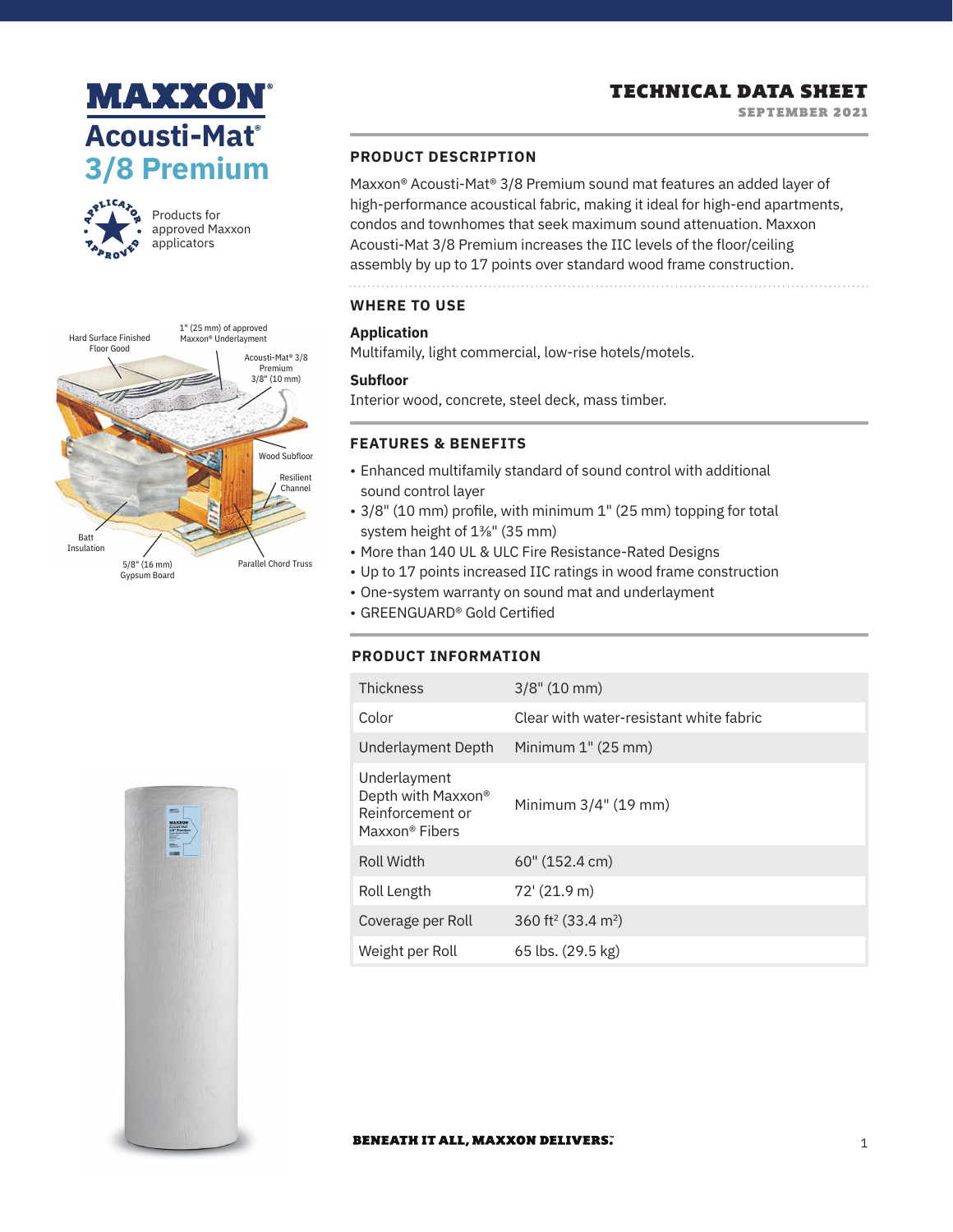



Products for approved Maxxon applicators

| Sample USGBC LEED <sup>®</sup> Credit Areas* |               |                                      |  |  |  |  |
|----------------------------------------------|---------------|--------------------------------------|--|--|--|--|
| <b>Project</b>                               | <b>Credit</b> | Category                             |  |  |  |  |
| <b>Environmental Quality</b>                 | EQ 2          | <b>Low Emitting Materials</b>        |  |  |  |  |
|                                              | EO 4          | <b>Indoor Air Quality Assessment</b> |  |  |  |  |
|                                              | EO 9          | Acoustic Performance                 |  |  |  |  |

*\* Credits may vary depending on project type and Maxxon products used.*

Maxxon Acousti-Mat 3/8 Premium is GREENGUARD Gold Certified. For additional information on Maxxon Acousti-Mat 3/8 Premium environmental credits and certifications visit Maxxon.com/go\_green.

#### **CODE LISTINGS**

- ICC ESR 2540
- UL ER 8477-01
- HUD1286e

I533

L201

#### **UL FIRE RESISTANCE-RATED DESIGNS**

| <b>UL Design</b>  |                  |      |      |      |      |      |      |
|-------------------|------------------|------|------|------|------|------|------|
| D938              | J919             | L212 | L517 | L536 | L562 | L589 | M517 |
| G230              | J920             | L501 | L518 | L537 | L563 | L590 | M518 |
| G516              | J924             | L502 | L519 | L538 | L564 | L592 | M519 |
| G524              | J927             | L503 | L520 | L539 | L565 | L593 | M530 |
| G551              | J931             | L504 | L522 | L540 | L567 | L901 | M531 |
| G553              | J957             | L505 | L523 | L541 | L569 | M500 | M533 |
| G560              | J958             | L506 | L524 | L542 | L570 | M502 | M534 |
| G561              | J991             | L507 | L525 | L543 | L573 | M503 | M535 |
| G563              | J994             | L508 | L526 | L545 | L574 | M504 | M536 |
| G566              | L006             | L509 | L527 | L546 | L576 | M505 | M538 |
| G574              | L201             | L510 | L528 | L547 | L577 | M506 | M544 |
| G587              | L <sub>202</sub> | L511 | L529 | L549 | L579 | M508 | M545 |
| G592              | L <sub>206</sub> | L512 | L530 | L551 | L581 | M510 | M546 |
| G597              | L208             | L513 | L532 | L556 | L583 | M511 | M550 |
| H502              | L <sub>209</sub> | L514 | L533 | L557 | L585 | M513 | M553 |
| H511              | L210             | L515 | L534 | L558 | L587 | M514 |      |
| J917              | L211             | L516 | L535 | L560 | L588 | M515 |      |
|                   |                  |      |      |      |      |      |      |
| <b>ULC Design</b> |                  |      |      |      |      |      |      |
| <b>I530</b>       | L003             | L511 | M500 | M503 | M520 |      |      |



For more information on current UL and ULC Designs, contact Maxxon Corporation.

M501

M514

M521

L512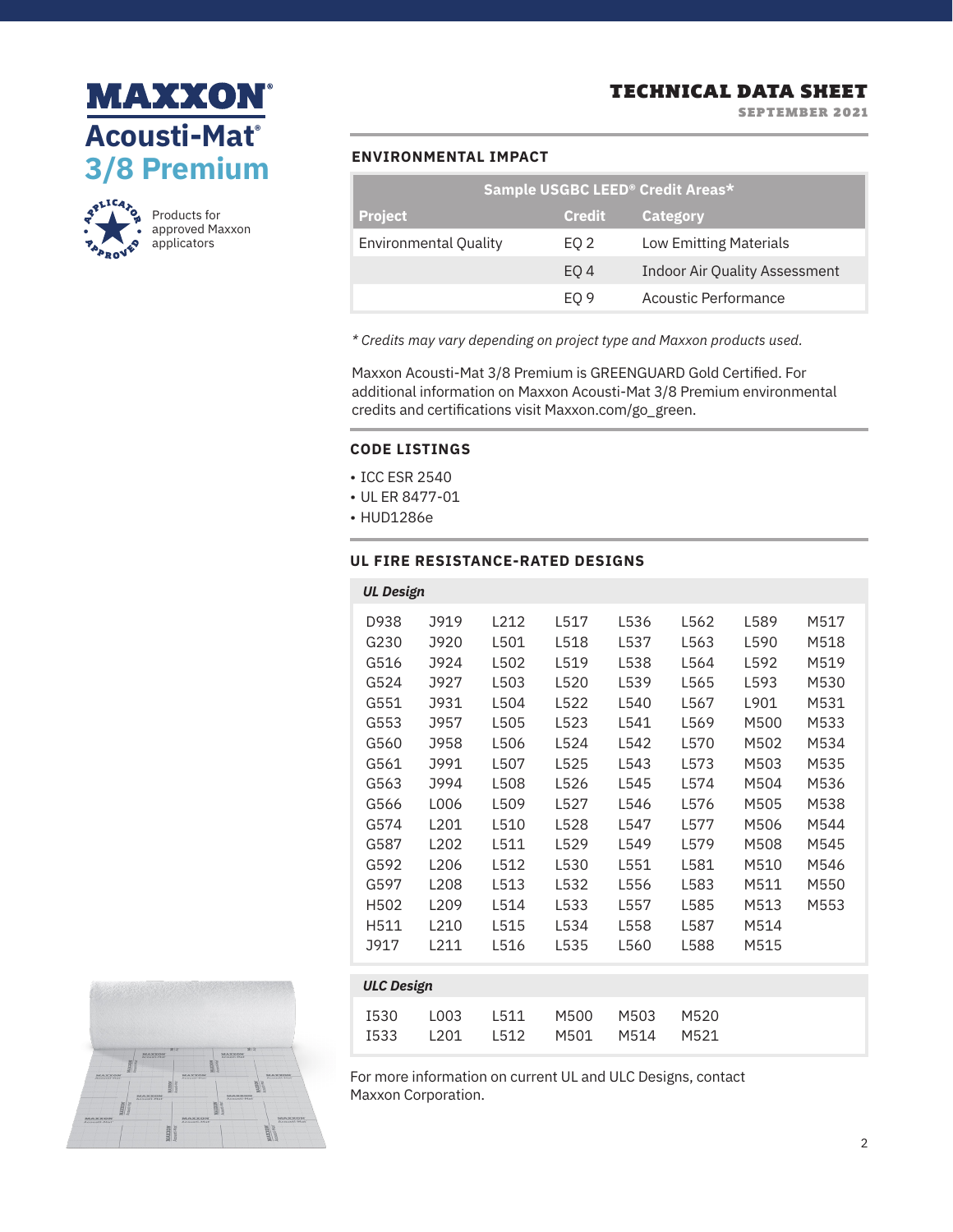





Products for approved Maxxon applicators

For more detailed information, please refer to Maxxon® Fire & Sound Manual at Maxxon.com.

| <b>Floor System</b>                                                            | Min.<br><b>Topping</b> | <b>Insulation</b> | <b>Resilient</b><br><b>Channel</b> | <b>Ceiling</b><br><b>Drywall</b> | <b>Floor Covering</b>  | Rating            | <b>Test</b><br><b>Numbers</b> |
|--------------------------------------------------------------------------------|------------------------|-------------------|------------------------------------|----------------------------------|------------------------|-------------------|-------------------------------|
| PARALLEL<br><b>CHORD TRUSS</b><br>18" (457 mm) w/ 3/4"<br>(19 mm) OSB subfloor | 1" (25mm)<br>Maxxon*   | Yes               | Yes                                | $5/8$ " (16mm)                   | LVT                    | HC <sub>50</sub>  | 10107.27                      |
|                                                                                |                        |                   |                                    |                                  | Ceramic Tile           | IIC 58            | 10107.32                      |
|                                                                                |                        |                   |                                    |                                  | <b>Engineered Wood</b> | IIC 58            | I1017.29                      |
|                                                                                |                        |                   |                                    |                                  | Carpet and Pad         | HC79              | 10107.30                      |
| TJI-JOIST<br>12" (300 mm) w/ 3/4"<br>(19 mm) OSB subfloor                      | 1" (25mm)<br>Maxxon*   | Yes               | Yes                                | 2 layers 5/8"<br>(2x16mm)        | <b>Sheet Vinyl</b>     | <b>STC 61</b>     | 10110.28                      |
|                                                                                |                        |                   |                                    |                                  |                        | $\text{IIC}59$    |                               |
|                                                                                |                        |                   |                                    |                                  | LVT                    | HC <sub>57</sub>  | 10110.26                      |
|                                                                                |                        |                   |                                    |                                  | <b>Ceramic Tile</b>    | IIC <sub>60</sub> | 10110.32                      |
|                                                                                |                        |                   |                                    |                                  | <b>Engineered Wood</b> | IIC 59            | I0110.29                      |
|                                                                                |                        |                   |                                    |                                  | Carpet and Pad         | IIC 84            | 10110.30                      |

\* Approved Maxxon Underlayment † Where weight and/or floor height is a concern, a 3/4" Maxxon approved underlayment with Maxxon Reinforcement can be used.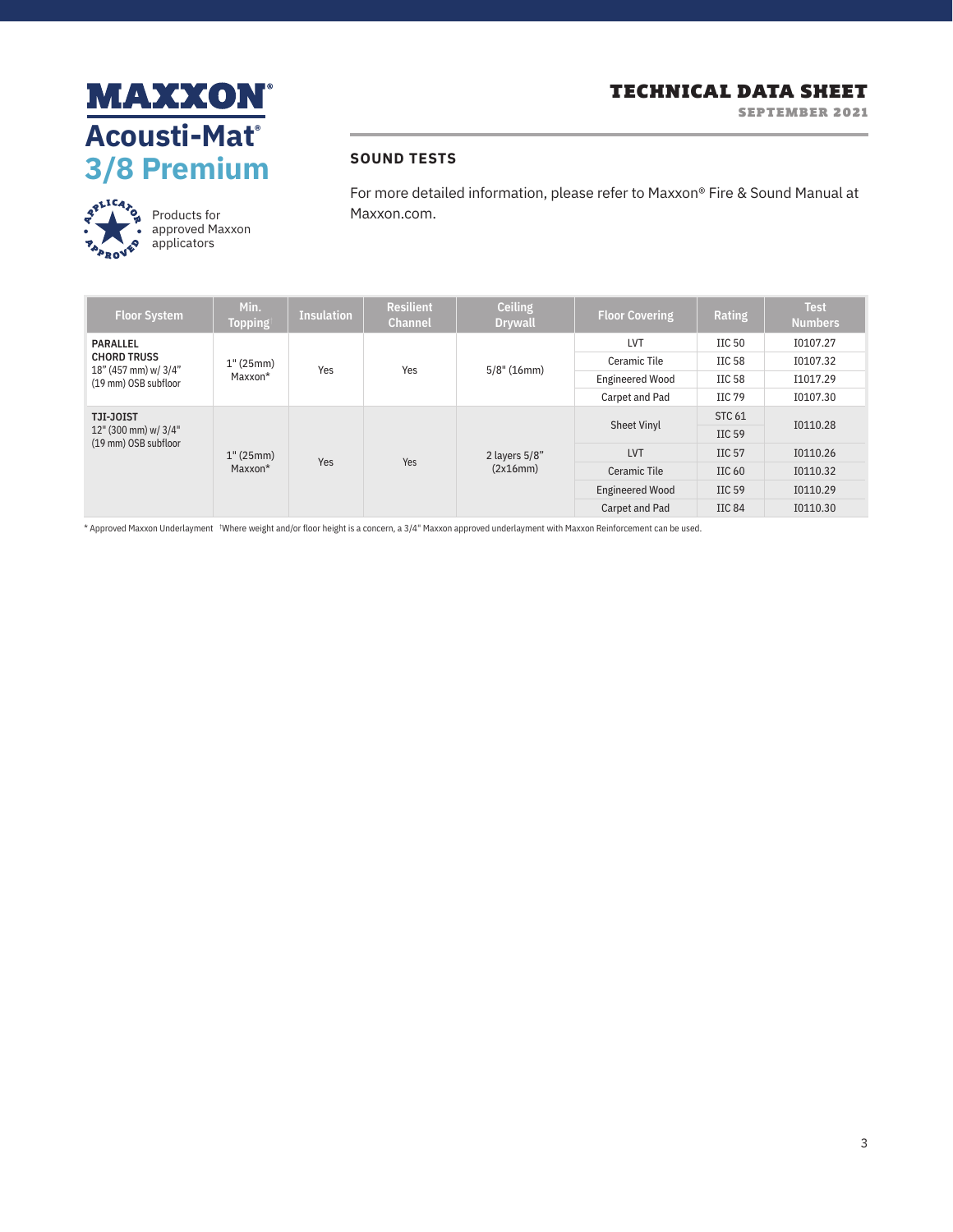SEPTEMBER 2021

# **MAXXON Acousti-Mat® 3/8 Premium**



Products for approved Maxxon applicators

**SOUND TESTS** *Continued* 

#### **SOUND TEST INFORMATION**

International Building Code (IBC) requires a minimum 50 STC/IIC (45 ASTC/ AIIC) in multifamily construction. Maxxon underlayments and Acousti-Mat products are single components of a sound control system. Care must be taken in the selection and installation of all components of construction to ensure the designed acoustical performance.

All acoustical testing was done by Architectural Testing; Riverbank Testing Laboratories; Intest, Inc.; Intertek; Twin City Testing Corporation; Maxxon R & D Test Center; D.L. Adams Associates, L.T.D.; Veneklasen Associates; NGC Testing Services; AV Group or JGL Acoustics. For specific sound test information, contact Maxxon for test reports.

#### **INSTALLATION**

Building interior and floor should be maintained above 50˚F (10˚C) for at east 24 hours prior to sound mat installation and until underlayment topping has set. Plumbing or electrical penetrations should be packed with insulation and sealed.

*Wood Subfloor Preparation* 

Wood subfloors must be structurally sound and clean and free of dust and contaminants. Back-blocking is required for all non-tongue-and-groove OSB and plywood subfloors.

#### *Concrete Subfloor Preparation*

Concrete subfloors must be structurally sound, fully cured, moisture free and have no efflorescence. All concrete subfloors should be tested for moisture prior to installing Maxxon Acousti-Mat 3/8 Premium sound mat (see Limitation 5).

The substrate surface must be clean and free of dust and contaminants. If cracks are present prior to installing Maxxon Acousti-Mat 3/8 Premium sound mat, contact a structural engineer to determine the appropriate remediation. Follow Radiant Panel Association (RPA) recommendations at radiantprofessionalsalliance.org and turn off radiant heating systems 24 hours prior to and after topping with a Maxxon underlayment.

# *Tools Needed*

- Scissors or box knife
- Maxxon® Acousti-Mat® Logo or Perm Tape
- Maxxon® Acousti-Mat® Perimeter Isolation Strip
- Maxxon® Primer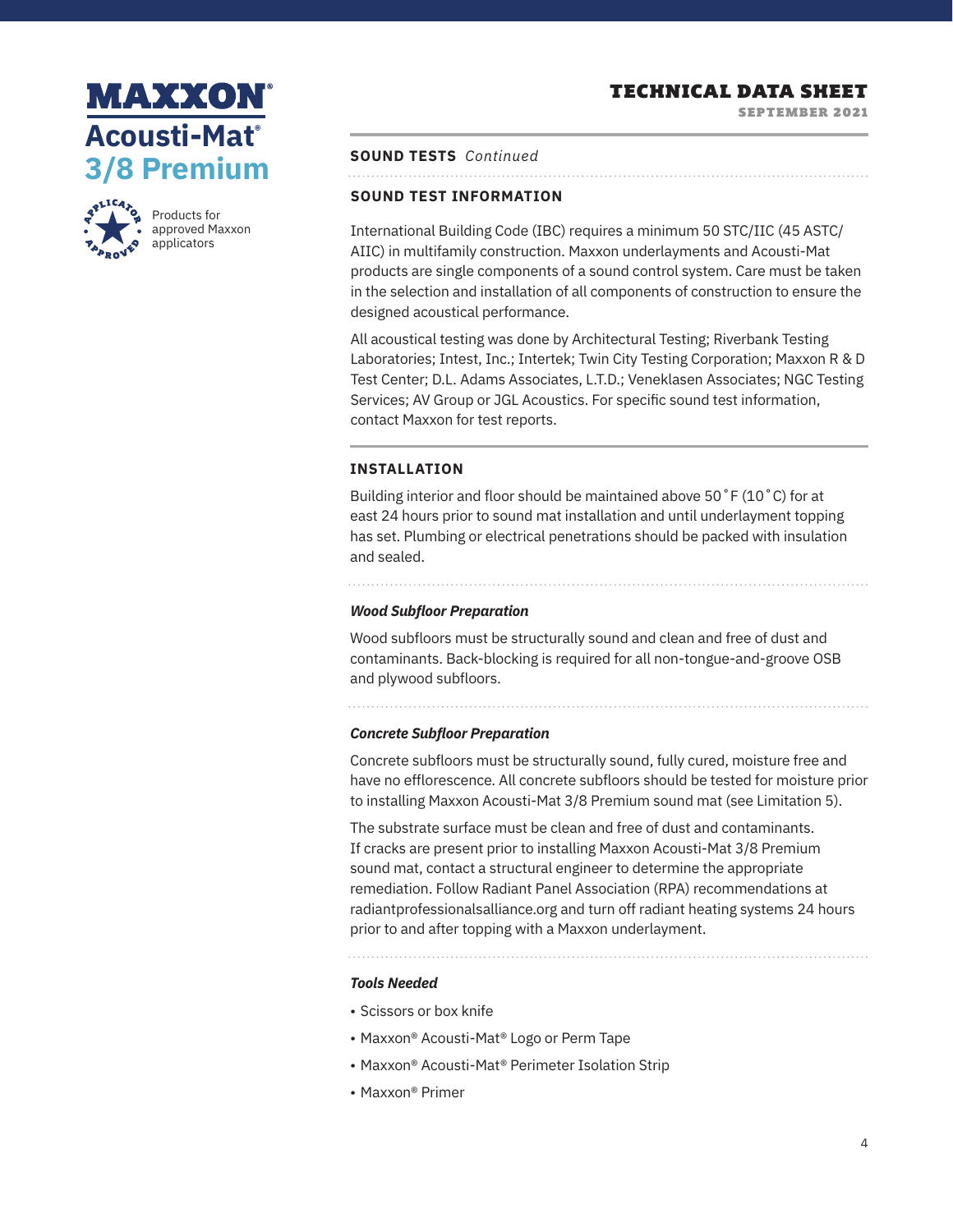SEPTEMBER 2021

# **MAXXON Acousti-Mat® 3/8 Premium**



Products for approved Maxxon applicators











**5**

#### **INSTALLATION** *Continued*

# *Application*

- 1. Maxxon Acousti-Mat 3/8 Premium is loose laid over the entire concrete or wood subfloor. Take care to avoid wrinkles. Do not use adhesives of any kind to apply Maxxon Acousti-Mat 3/8 Premium to the subfloor. Fasteners such as, but not limited to, screws, nails or staples used to attach Maxxon Acousti-Mat 3/8 Premium to wood subfloors can negatively affect sound performance. Provide adequate openings in sound mat for all protrusions.
- 2. Sound mat sections are attached to each other using the built-in zip-strips or may be taped with Maxxon Acousti-Mat Logo or Perm Tape.
- 3. Maxxon Acousti-Mat Perimeter Isolation Strips are installed, then taped, around the perimeter of the entire room, to eliminate flanking paths. Isolation strips are also installed, then taped, around any vertical penetration through the floor. Maxxon Acousti-Mat Perimeter Isolation Strips can also be installed before Maxxon Acousti-Mat 3/8 Premium. Either method is acceptable. See Maxxon® Acousti-Mat® Perimeter Isolation Strip TDS at Maxxon.com for further instructions. For doorways, smooth transitions between areas with and without at sound mat, continuing the sound mat 12" into the hard surface area. For large transition areas, a pour stop and isolation strip are needed. See the specific transition type detail drawing at the Maxxon Dealer secure site or contact Maxxon Corporation. Spray Maxxon primer onto the surface of the mat.
- 4. Maxxon Acousti-Mat is covered with a Maxxon underlayment at 1" (25 mm) minimum (or 3/4" (19 mm) if using Maxxon Reinforcement or Maxxon Fibers). See the specific TDS at Maxxon.com for more information. Spread the underlayment with a gauge rake to assist in achieving the desired depth.
- 5. Refer to the specific Maxxon underlayment TDS at Maxxon.com for dry time information and floor covering considerations.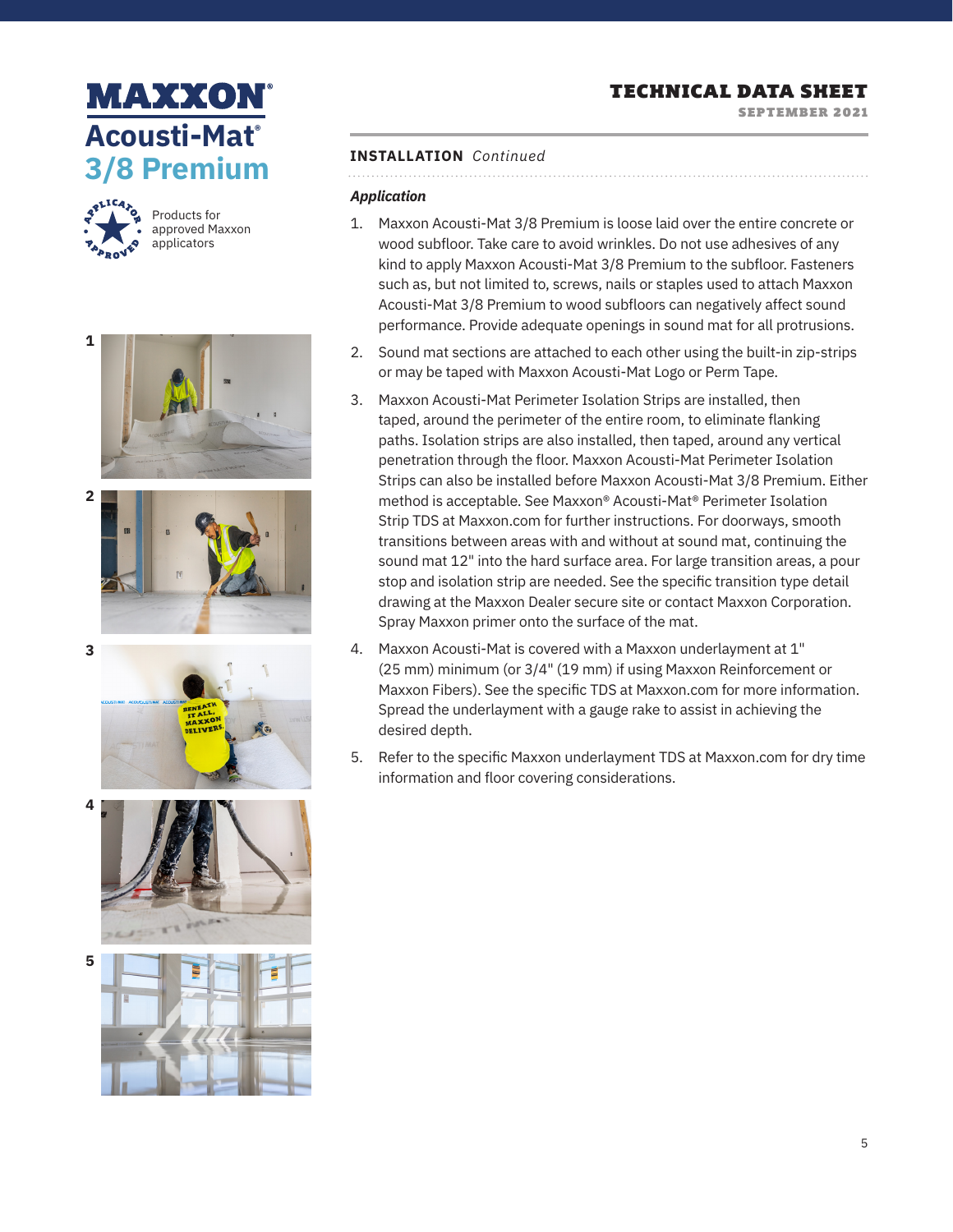



Products for approved Maxxon applicators

#### **LIMITATIONS**

For questions regarding these limitations or for applications other than those described herein, contact Maxxon Corporation at (800) 356-7887.

- 1. Fasteners, such as, but not limited to screws, nails or staples, used to attach Maxxon Acousti-Mat 3/8 Premium to wood subfloors can negatively affect sound performance.
- 2. Do not use adhesives of any kind.
- 3. Do not use where Maxxon Acousti-Mat 3/8 Premium will come in prolonged contact with water or water vapor unless special ordered for exterior applications. Contact Maxxon for more information.
- 4. It is the responsibility of the general contractor to complete moisture testing before sound mat and underlayment is installed. If testing is necessary, use the methods specified by the flooring manufacturer, typically ASTM F710. If the MVER exceeds 5 lbs. (2.3 kg)/1,000 sq. ft. (92.9 m2)/24 hours or an RH greater than 80%, treat the concrete subfloor with Maxxon® Ccommercial MVP One Primer, or Maxxon® Commercial MVP Two-Part Epoxy. If the flooring manufacturer specifies more stringent moisture limitations or practices, they must be followed. Contact Maxxon Corporation for further information.
- 5. Maxxon sound mats and underlayments are non-structural and therefore cannot be expected to reinforce structurally deficient subfloors. The structural floor should be adequate to withstand design loads with deflection limitations of L/360. Some floor coverings may require more restrictive deflection limits. Determining the appropriate structural design of the floor is not the responsibility of Maxxon nor the Maxxon applicator.

#### **STORAGE AND DISPOSAL**

Keep in a dry, cool place. Maxxon Acousti-Mat 3/8 Premium is not considered hazardous per US-GHS requirements and may be disposed of with day-to-day construction materials.

#### **SAFETY**

Follow local and state regulations and use appropriate safety precautions and measures when installing Maxxon products. See related product literature at Maxxon.com or contact Maxxon Corporation for more information prior to installation.